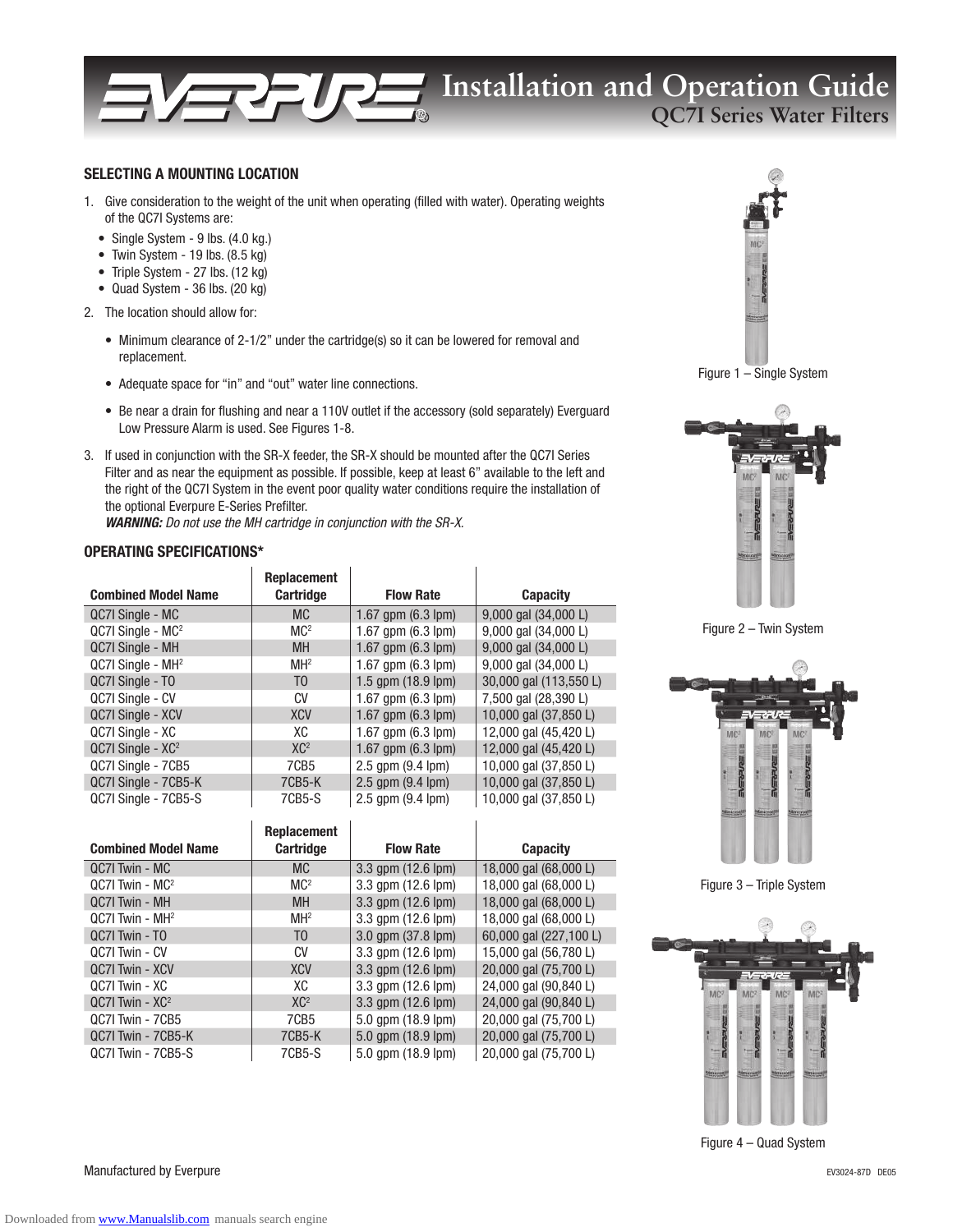|                               | <b>Replacement</b> |                    |                        |
|-------------------------------|--------------------|--------------------|------------------------|
| <b>Combined Model Name</b>    | <b>Cartridge</b>   | <b>Flow Rate</b>   | <b>Capacity</b>        |
| QC7I Triple - MC              | <b>MC</b>          | 5.0 qpm (18.9 lpm) | 27,000 gal (102,000 L) |
| $QC7$ Triple - $MC2$          | MC <sup>2</sup>    | 5.0 qpm (18.9 lpm) | 27,000 gal (102,000 L) |
| QC7I Triple - MH              | <b>MH</b>          | 5.0 qpm (18.9 lpm) | 27,000 gal (102,000 L) |
| QC7I Triple - MH <sup>2</sup> | MH <sup>2</sup>    | 5.0 gpm (18.9 lpm) | 27,000 gal (102,000 L) |
| QC7I Triple - TO              | T <sub>0</sub>     | 4.5 gpm (56.7 lpm) | 90,000 gal (340,650 L) |
| QC7I Triple - CV              | CV                 | 5.0 qpm (18.9 lpm) | 22,500 gal (85,170 L)  |
| QC7I Triple - XCV             | <b>XCV</b>         | 5.0 qpm (18.9 lpm) | 30,000 gal (113,550 L) |
| QC7I Triple - XC              | XC                 | 5.0 qpm (18.9 lpm) | 36,000 gal (136,260 L) |
| $QC7$ Triple - $XC^2$         | XC <sup>2</sup>    | 5.0 qpm (18.9 lpm) | 36,000 gal (136,260 L) |
| QC7I Triple - 7CB5            | 7CB5               | 7.5 qpm (28.2 lpm) | 30,000 gal (113,550 L) |
| QC7I Triple - 7CB5-K          | 7CB5-K             | 7.5 gpm (28.2 lpm) | 30,000 gal (113,550 L) |
| QC7I Triple - 7CB5-S          | 7CB5-S             | 7.5 qpm (28.2 lpm) | 30,000 gal (113,550 L) |

| <b>Combined Model Name</b>  | <b>Replacement</b><br><b>Cartridge</b> | <b>Flow Rate</b>          | <b>Capacity</b>         |
|-----------------------------|----------------------------------------|---------------------------|-------------------------|
| QC7I Quad - MC              | <b>MC</b>                              | $6.6$ gpm $(25$ lpm $)$   | 36,000 gal (136,000 L)  |
| $QC7I$ Quad - $MC2$         | MC <sup>2</sup>                        | 6.6 qpm (25 lpm)          | 36,000 gal (136,000 L)  |
| QC7I Quad - MH              | <b>MH</b>                              | 6.6 gpm (25 lpm)          | 36,000 gal (136,000 L)  |
| QC7I Quad - MH <sup>2</sup> | MH <sup>2</sup>                        | $6.6$ gpm $(25$ lpm $)$   | 36,000 gal (136,000 L)  |
| QC7I Quad - TO              | T <sub>0</sub>                         | $6.0$ gpm $(22.4$ lpm $)$ | 120,000 gal (454,200 L) |
| QC7I Quad - CV              | CV                                     | 6.6 gpm (25 lpm)          | 30,000 gal (113,550 L)  |
| QC7I Quad - XCV             | <b>XCV</b>                             | 6.6 gpm (25 lpm)          | 40,000 gal (151,400 L)  |
| QC7I Quad - XC              | XC                                     | $6.6$ gpm $(25$ lpm $)$   | 48,000 gal (181,680 L)  |
| $QC7I$ Quad - $XC2$         | XC <sup>2</sup>                        | 6.6 qpm (25 lpm)          | 48,000 gal (181,680 L)  |
| QC7I Quad - 7CB5            | 7CB <sub>5</sub>                       | 10.0 qpm (37.6 lpm)       | 40,000 gal (151,400 L)  |
| QC7I Quad - 7CB5-K          | 7CB5-K                                 | 10.0 qpm (37.6 lpm)       | 40,000 gal (151,400 L)  |
| QC7I Quad - 7CB5-S          | 7CB5-S                                 | 10.0 apm (37.6 lpm)       | 40,000 gal (151,400 L)  |

\* For individual cartridge specifications, refer to cartridge literature.

Temperature: 35-100°F (2-38°C) **Pressure:** 10 - 125 psi (0.7 - 8.6 bar), non-shock For cold water use only.

#### INSTALLATION

- 1. Use the predrilled mounting holes in the manifold bracket as guides. Mark and drill anchor holes. Mount securely. See Figures 5-8.
- 2. Shut off power to machine.
- 3. Connect outlet port of QC7I unit to equipment served. Always use a NSF approved pipe dope or Teflon tape at all connections. Use a backup wrench on all fittings while connecting to avoid excessive stress on the system components.

Note: If the optional E-Series Filter is used, install a manual shut-off valve leading to the system for servicing.

- 4. Connect minimum 3/8" water line to inlet side of QC7I singles. Use minimum 1/2" line for other systems.
- 5. The cross fitting has a flushing valve installed on the bottom. Connect tubing to flushing valve and run to drain.

Note: Some municipal plumbing codes and good sanitary practices require an air gap at the drain termination point.

- 6. Install the cartridge(s) into the QC7I head (s) following directions on the cartridge label or as shown in the Cartridge Change illustrations.
- 7. Turn on water to filter and check for leaks.
- 8. Flush the cartridge by running water through at full force for five minutes. This will set the filtering media and purge air and fines, insuring maximum filter life.
- 9. After flushing, close the flushing valve, turn on power to equipment and plug the LPA (if so equipped) into the electrical outlet. See illustrations.



Figure 5 – Single System



Figure 6 – Twin System



Figure 7 – Triple System



Figure 8 – Quad System

Check for compliance with state and local laws and regulations. Do not use with water that is microbiologically unsafe or of unknown quality without adequate disinfection before or after the system. Systems certified for cyst reduction may be used on disinfected waters that may contain filterable cysts.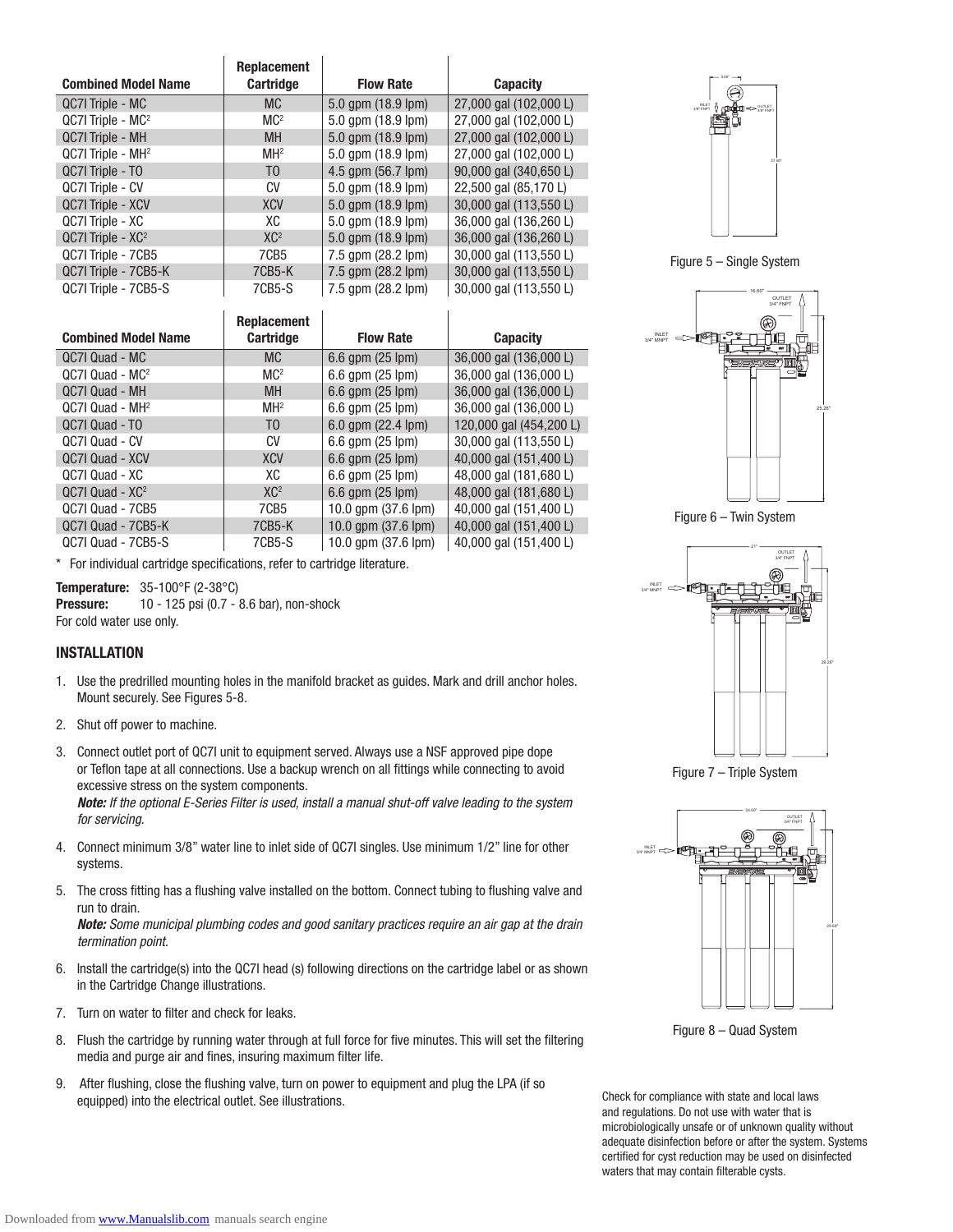## CARTRIDGE CHANGE DETERMINATION

Replace cartridges when capacity is reached, or when flow becomes inadequate, but at least annually. All cartridges on multiple cartridge systems should be changed at the same time. The Everpure Pressure Gauge or Everguard Low Pressure Alarm provides a quick and simple means of determining when the filter cartridge(s) should be changed. Installed on the outlet port of the filter, the gauge or Everguard LPA can be used to measure both dynamic (flowing) and static (line) pressure. The cartridge(s) should be changed when the pressure gauge needle is in the red area while equipment is in operation, and yet the needle shows adequate line pressure between cycles. Observe the needle during the next equipment on cycle. If the needle registers adequate pressure, it can be assumed that the temporary low-pressure condition was caused by a brief power failure or other incoming pressure disruption.

## FLUSHING

#### For maximum life, all carbon filter cartridges must be flushed for five minutes at full flow before use. ALL NEW CARTRIDGES MUST BE FLUSHED AFTER EACH CARTRIDGE CHANGE BEFORE BEING PUT INTO SERVICE!

If the cartridges are new, have been properly flushed and both needle and follower register inadequate pressure, or the LPA is sounding, you may be experiencing inadequate water pressure or some restriction may exist in the inlet water line. In either case, the incoming water pressure must be improved to receive optimum filter life.

COMPLETE CARTRIDGE CHANGE INSTRUCTIONS CAN BE FOUND ON THE FILTER CARTRIDGE LABEL.

Not for residential use. For food service applications only.

## PRESSURE GAUGES



## CARTRIDGE CHANGE PROCEDURE



For installations in Massachusetts, the Commonwealth of Massachusetts Plumbing Code 248 CMR shall be adhered to. Consult your licensed plumber for installation of the system. This system and its installation must comply with state and local regulations.